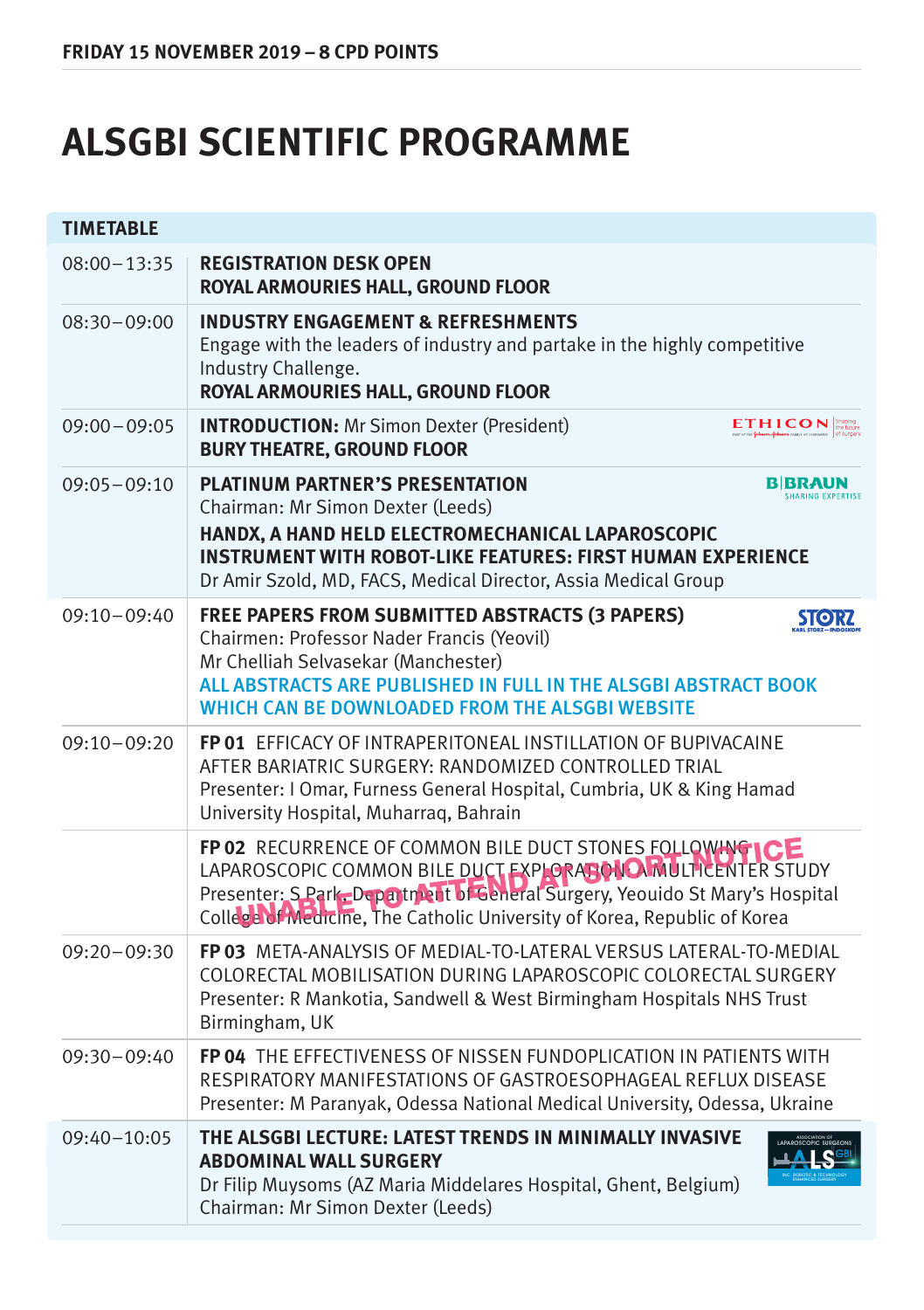| <b>TIMETABLE</b> |                                                                                                                                                                                                                                                                                                                                                                                                                                                                                                                                                                                                                                   |
|------------------|-----------------------------------------------------------------------------------------------------------------------------------------------------------------------------------------------------------------------------------------------------------------------------------------------------------------------------------------------------------------------------------------------------------------------------------------------------------------------------------------------------------------------------------------------------------------------------------------------------------------------------------|
| $10:05 - 10:15$  | <b>PLATINUM PARTNER AND ROBOTICS SPONSOR PRESENTATIONS</b><br>Chairman: Mr Simon Dexter (Leeds)<br><b>SIORZ</b><br><b>THROUGH THE LOOKING-GLASS</b><br>Mr Richard Parkin, EndoProtect Manager, KARL STORZ Endoscopy (UK) Ltd<br><b>SURGICAL STRAIN: IS IT TIME FOR A CHANGE?</b><br>Ms Fiona Haig, Head of Clinical Engineering &<br>Strategic Market Engagement - CMR Surgical                                                                                                                                                                                                                                                   |
| $10:15 - 10:45$  | <b>INDUSTRY ENGAGEMENT &amp; REFRESHMENTS</b><br>ROYAL ARMOURIES HALL, GROUND FLOOR                                                                                                                                                                                                                                                                                                                                                                                                                                                                                                                                               |
| $10:45 - 11:10$  | THE EUROPEAN ASSOCIATION FOR ENDOSCOPIC SURGERY LECTURE<br>MASTERY OF ROBOTIC OESOPHAGO-GASTRIC CANCER SURGERY<br>Professor Richard van Hillegersberg<br>(University Medical Centre, Utrecht, Holland)<br>Chairmen: Mr Simon Dexter (Leeds); Professor Nader Francis (Yeovil)                                                                                                                                                                                                                                                                                                                                                     |
| $11:10 - 11:55$  | <b>MINI SYMPOSIUM</b><br>'SHOW ME THE DATA' - WHAT EVIDENCE TO SUPPORT MINIMALLY INVASIVE<br><b>AND ROBOTIC SURGERY?</b><br>Followed by Questions & Answers.<br>Chairman: Mr Simon Dexter (Leeds)<br><b>COMPLEX LOWER GI SURGERY</b><br>Professor David Jayne (Leeds)<br><b>COMPLEX UPPER GI SURGERY</b><br>Professor Richard van Hillegersberg (Holland)<br><b>PANEL:</b> Mr Ewen Griffiths (Birmingham); Professor David Jayne (Leeds)<br>Mr Jim Khan (Portsmouth); Dr Filip Muysoms (Belgium)<br>Mr Chelliah Selvasekar (Manchester); Professor YKS Viswanath (Middlesbrough)<br>Professor Richard van Hillegersberg (Holland) |
| $11:55 - 12:20$  | <b>ROBOTIC SURGERY FOR ABDOMINAL HERNIA</b><br>INTUĬTIVE.<br>Dr Filip Muysoms (AZ Maria Middelares Hospital, Ghent, Belgium)<br>Chairmen: Mr Simon Dexter (Leeds); Professor Nader Francis (Yeovil)                                                                                                                                                                                                                                                                                                                                                                                                                               |
| $12:20 - 13:35$  | <b>INDUSTRY ENGAGEMENT &amp; LUNCH</b><br>ROYAL ARMOURIES HALL, GROUND FLOOR<br>Your last chance to meet with the Leaders of Industry and partake in the highly<br>competitive Industry Challenge. All competition coupons to be handed to Team<br>ALSGBI by 13:30.                                                                                                                                                                                                                                                                                                                                                               |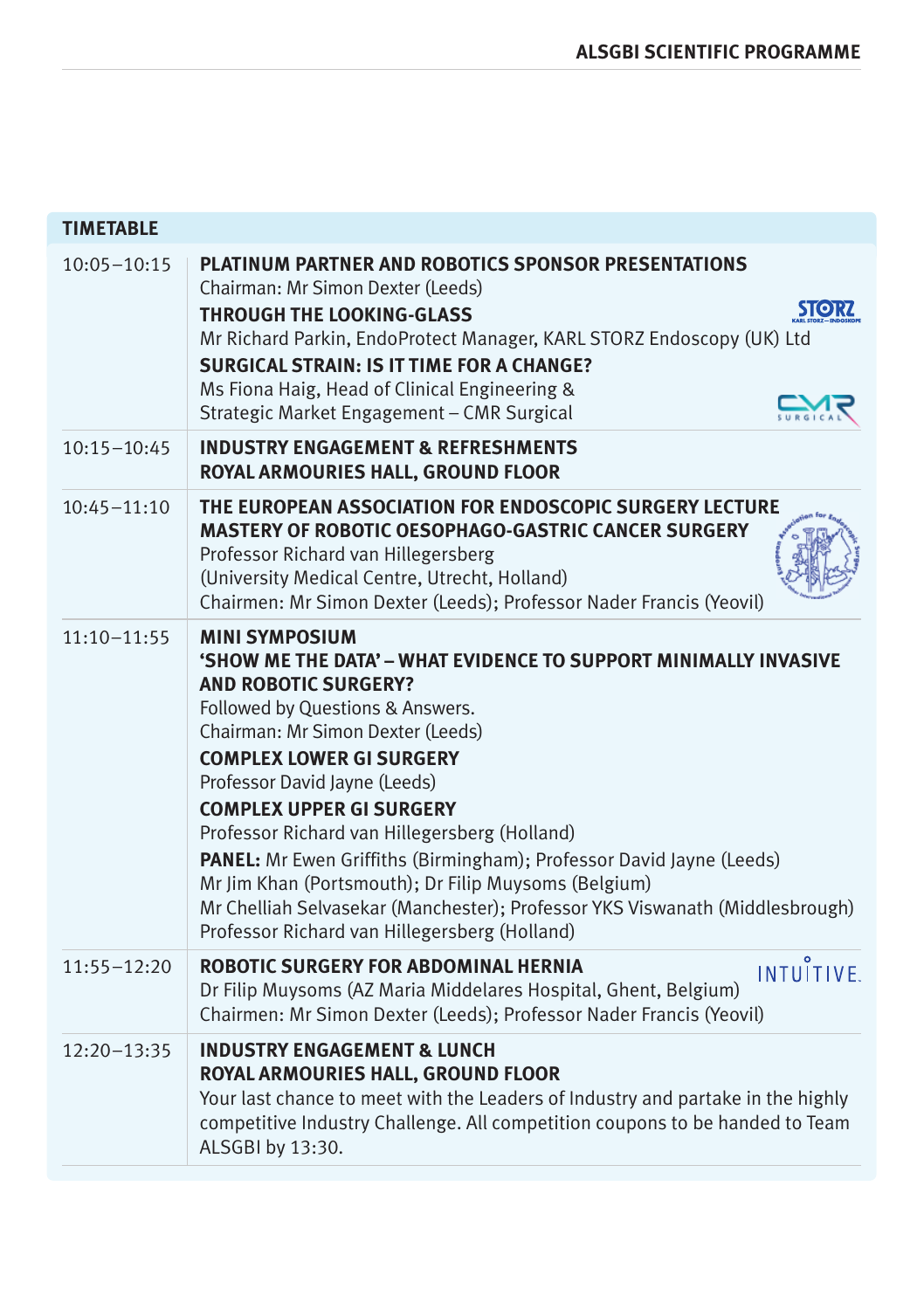| <b>TIMETABLE</b> |                                                                                                                                                                                                                                                                                                                                                                                                                                                                                                                                                                                                                                                                                                                                                                                                                             |
|------------------|-----------------------------------------------------------------------------------------------------------------------------------------------------------------------------------------------------------------------------------------------------------------------------------------------------------------------------------------------------------------------------------------------------------------------------------------------------------------------------------------------------------------------------------------------------------------------------------------------------------------------------------------------------------------------------------------------------------------------------------------------------------------------------------------------------------------------------|
| $13:20 - 13:35$  | <b>ANNUAL GENERAL MEETING</b><br><b>Arthre</b><br>For ALSGBI Members<br><b>AGENDA</b><br>1 Apologies for Absence (Mr David Mahon)                                                                                                                                                                                                                                                                                                                                                                                                                                                                                                                                                                                                                                                                                           |
|                  | 2 Minutes of the ALSGBI AGM held on Thursday 6 December 2018 at<br>Manchester Central (Mr Simon Dexter)                                                                                                                                                                                                                                                                                                                                                                                                                                                                                                                                                                                                                                                                                                                     |
|                  | 3 Honorary Secretary's Report (Mr David Mahon)<br>a) ALSGBI Session @ ASGBI International Surgical Congress<br>Glasgow, 10-12 June 2020<br>b) 28th International Congress of the EAES, Kraków, Poland, 24-27 June 2020<br>c) ALSGBI Annual Scientific Meeting, ILEC London, 7 & 8 December 2020<br>d) ALSGBI Laparoscopic Surgery Training Day, Clinical Skills Laboratory:<br>St. Mary's Hospital, London W2 1BL, 6 December 2020<br>e) ALSGBI Council & Regional Election Results<br>f) Announcement of the Travelling Scholarship Winners<br>4 Honorary Treasurer's Report (Professor Tan Arulampalam)<br>• Membership Fees<br>5 Director of Education's Report (Mr Paul Leeder)<br>$\bullet$ LapPass®<br>6 President's Report (Mr Simon Dexter)<br>7 Election of Mr Donald Menzies as President<br>8 Any Other Business |
| $13:35 - 13:45$  | <b>SWORD (Surgical Workload, Outcomes &amp; Research Database) UPDATE</b><br>Mr Ian Beckingham (Nottingham); Mr Mark Vipond (Gloucester)<br>Chairman: Mr Simon Dexter (Leeds)                                                                                                                                                                                                                                                                                                                                                                                                                                                                                                                                                                                                                                               |
| $13:45 - 13:50$  | <b>PQIP</b> (Perioperative Quality Improvement Programme)<br>Mr Pritam Singh (Nottingham)<br>Chairman: Mr Ewen Griffiths (Birmingham)                                                                                                                                                                                                                                                                                                                                                                                                                                                                                                                                                                                                                                                                                       |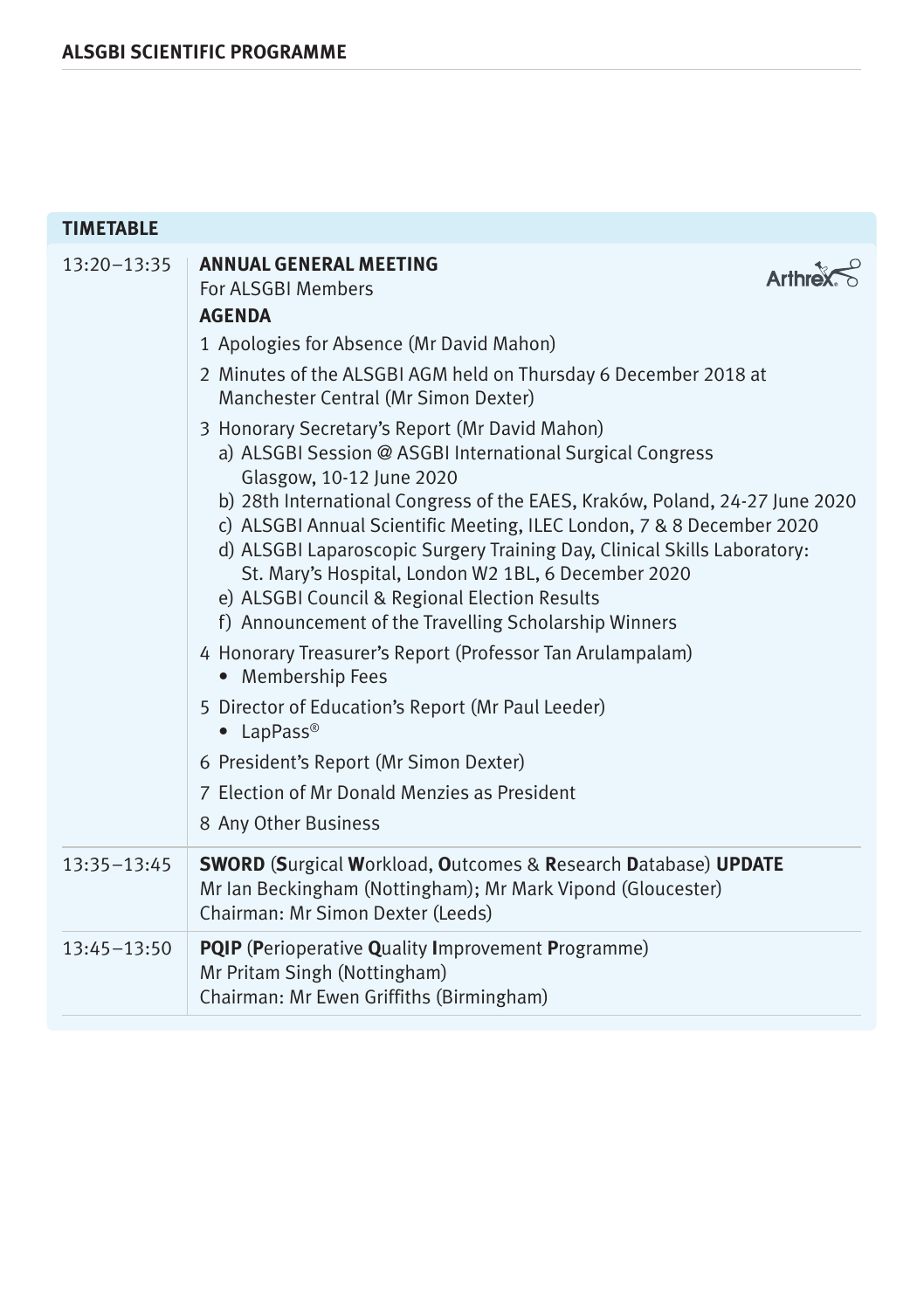| <b>TIMETABLE</b> |                                                                                                                                                                                 |
|------------------|---------------------------------------------------------------------------------------------------------------------------------------------------------------------------------|
| $13:50 - 14:00$  | <b>POSTER PRESENTATIONS: THE TOP 2</b><br><b>OLYMPUS</b><br>Chairman: Mr Graham Whiteley (Bangor)                                                                               |
| $14:00 - 14:50$  | <b>DVD SESSION (6 DVDS)</b><br>stryker<br>Chairmen: Mr Marco Adamo (London); Mr David Mahon (Taunton)                                                                           |
| $14:00 - 14:08$  | DVD 01 TRANSANAL MINIMALLY INVASIVE SURGERY (TAMIS) MESH REMOVAL<br>Presenter: M Okocha, North Bristol NHS Trust, UK & Severn Deanery, Bristol UK                               |
| 14:08-14:16      | <b>DVD 02</b> LAPAROSCOPIC PARADUODENAL HERNIA REPAIR<br>Presenter: M Elniel, Furness General Hospital, Barrow-In-Furness, UK                                                   |
| $14:16 - 14:24$  | <b>DVD 03</b> LAPAROSCOPIC PANCREATIC NECROSECTOMY WITH ROUX-EN-Y<br>PANCREATICO-CYSTIEJUNOSTOMY & CONCOMITANT CHOLECYSTECTOMY<br>Presenter: N Ghandi, Royal Derby Hospital, UK |
| $14:24 - 14:32$  | <b>DVD 04</b> LAPAROSCOPIC MANAGEMENT OF BOUVERET'S SYNDROME:<br>A CASE REPORT<br>Presenter: B Moshy, BSUH, Brighton, UK                                                        |
| $14:32 - 14:40$  | <b>DVD 05</b> ROBOTIC MULTIVISCERAL RESECTION FOR<br>LOCALLY ADVANCED RECTAL CANCER<br>Presenter: S Stefan, Queen Alexandra Hospital, Portsmouth, UK                            |
| $14:40 - 14:48$  | <b>DVD 06</b> LAPAROSCOPIC TREATMENT OF BOUVERET'S SYNDROME<br>Presenter: N Muhibullah, Royal Derby Hospital, Derby, UK                                                         |
| $14:50 - 15:10$  | <b>FLEXIBLE ENDOSCOPES CROSSING SURGICAL BOUNDARIES</b><br>Dr Matthew Huggett (Leeds)<br>Chairman: Mr Simon Dexter (Leeds)                                                      |

*continued*